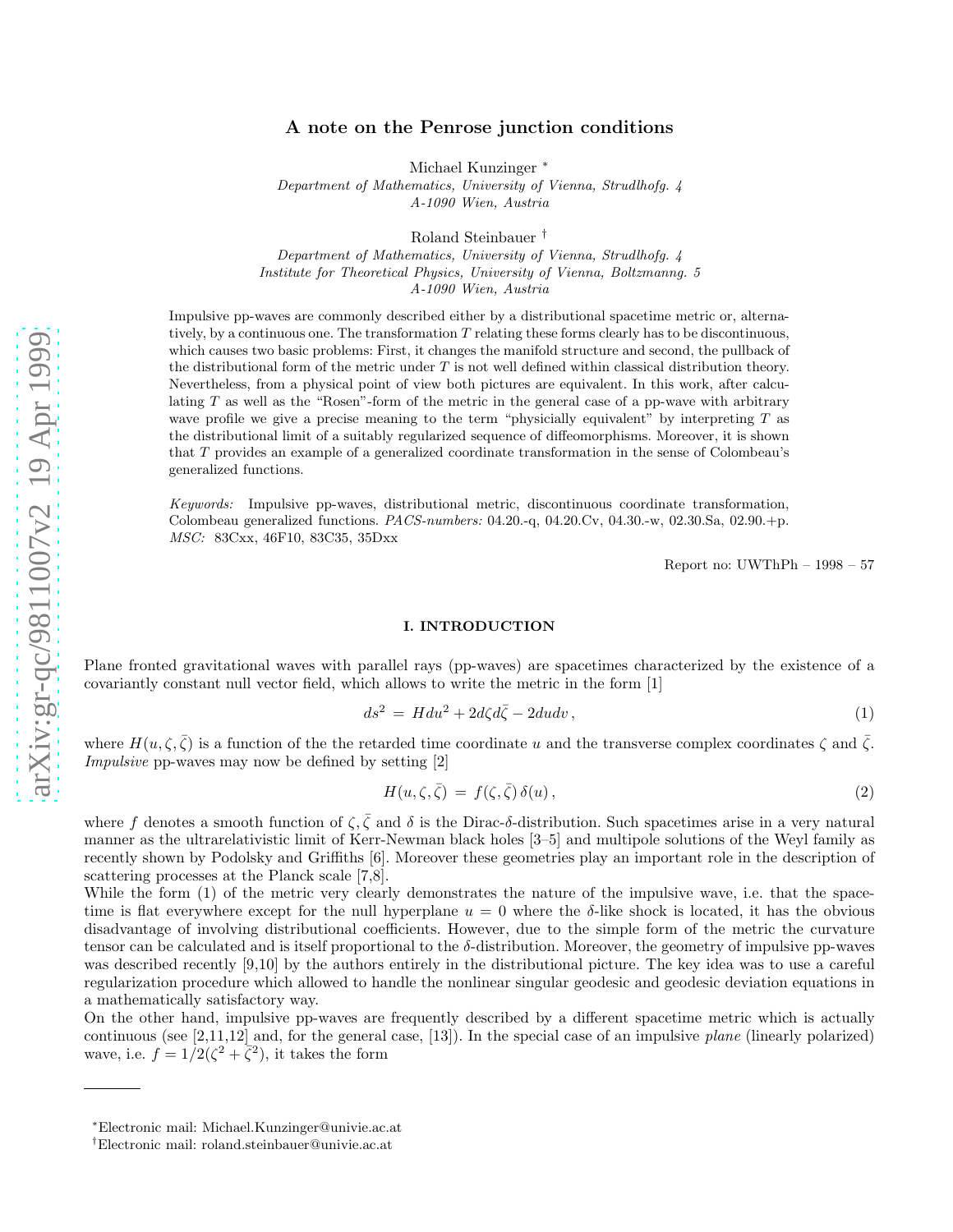$$
ds^{2} = (1+u_{+})^{2}dX^{2} + (1-u_{+})^{2}dY^{2} - 2du dV.
$$
\n(3)

where  $u_+$  denotes the "kink" function  $u_+ = \theta(u) u$ . This form of the metric has the advantage that only the curvature tensor involves distributions while the metric can be treated "classically." Moreover, if one constructs impulsive pp-waves by glueing together two copies of Minkowski space along the hypersurface  $u = 0$  with a coordinate shift (according to Penrose's scissors and paste approach [2]) a theorem of Clarke and Dray [14] ensures the existence of a  $C<sup>1</sup>$ -atlas in which the metric components are continuous.

Clearly a transformation relating the metrics (1) and (3) cannot even be continuous, hence strictly speaking it changes (even the topological structure of) the manifold. In the case of a plane wave this discontinuous change of variables is given by the so called Penrose junction conditions [2] (for the general vacuum case again see [11])

$$
\sqrt{2}\zeta = X(1 + u_{+}) + iY(1 - u_{+})
$$
  
\n
$$
v = V + \frac{1}{2}X^{2}(u_{+} + \theta(u)) + \frac{1}{2}Y^{2}(u_{+} - \theta(u))
$$
  
\n
$$
u = u.
$$
\n(4)

However, the two (mathematically) distinct spacetimes are equivalent from a physical point of view, i.e. the geodesics and the particle motion agree [15]. More precisely, if one computes the geodesics for the continuous metric and then (formally) applies the discontinuous transformation one obtains exactly the geodesics as derived in the distributional picture in [9].

Nevertheless, it has to be noted that the actual calculation of the continuous metric (3) from the distributional form (1) as well as the transformation of the geodesics involve undefined nonlinear operations with distributions which are dealt with by using ad hoc multiplication rules; in this case  $\theta^2 = \theta$ ,  $\theta u_+ = u_+$ ,  $u_+\delta = 0 = u_+^2 \delta$  and  $\theta \delta = 1/2 \delta$ . Such a seemingly harmless operational approach to introducing nonlinearities into linear distribution theory may work out in certain cases but in just as many instances it will lead seriously astray. Using the above, i.e. exactly the "rules" appearing in the situation under consideration we get  $(\theta \theta)\delta = \theta \delta = 1/2 \delta \neq 1/4 \delta = \theta(\theta \delta)$ . For examples of the difficulties that may result from such manipualtions both in mathematics and in physics, cf. [16] and [17]. Especially in the context of nonlinear differential equations involving generalized functions (in this case: the geodesic equations) it turns out that the method of choice for determining which multiplications work out and which don't is to first regularize the singularities, then carry out the nonlinear operations and, finally, compute the distributional limits, if they exist (cf. [18], p. 180).

By following this route, in this paper we give a precise meaning to the above-mentioned "physical equivalence," interpreting the discontinuous change of variables as the (distributional) limit of a family of smoothened transformations. The key fact is to note that the coordinate lines in the new variables defined in (4) are exactly the geodesics of the metric (1) with vanishing initial speed in the  $\zeta$ -,  $\bar{\zeta}$ - and v-directions.

More precisely, we start with the distributional form (1) of the metric, which we turn into a sandwich wave by regularizing the  $\delta$  distribution in a completely general manner. Then we carry out a transformation analogous to (4) and calculate the distributional limit of the metric to arrive at the continuous form, which in the special case considered above precisely agrees with (3). In calculating this limit, which is totally independent of the form of the regularization (hence "natural"), we make use of the results in [9] and [10]. In the sandwich wave – picture both forms of the impulsive wave, i.e. the metrics (1) and (3), arise as (distributional) limits in different coordinate systems (see also the remarks in Sec. V).

## II. THE SMOOTHENED TRANSFORMATION

Since our considerations depend heavily upon the results of [9,10] we shall stick to the real coordinates used there and start with an impulsive pp-metric of the form

$$
ds^{2} = f(x^{i}) \delta(u) du^{2} - du dv + \sum_{i=1}^{2} (dx^{i})^{2} , \qquad (5)
$$

where  $x^i = (x, y)$  denotes the transverse coordinates spanning the wave surface. The first step is now to regularize the δ-distribution by a sequence of (smooth) functions ρ<sup>ε</sup> (0 < ε ≤ 1). Since we are interested in the most general result we will only assume the following minimal set of conditions on the regularization (so called *generalized*  $\delta$ -function)

(a) 
$$
\text{supp}(\rho_{\varepsilon}) \subseteq [-\varepsilon, \varepsilon],
$$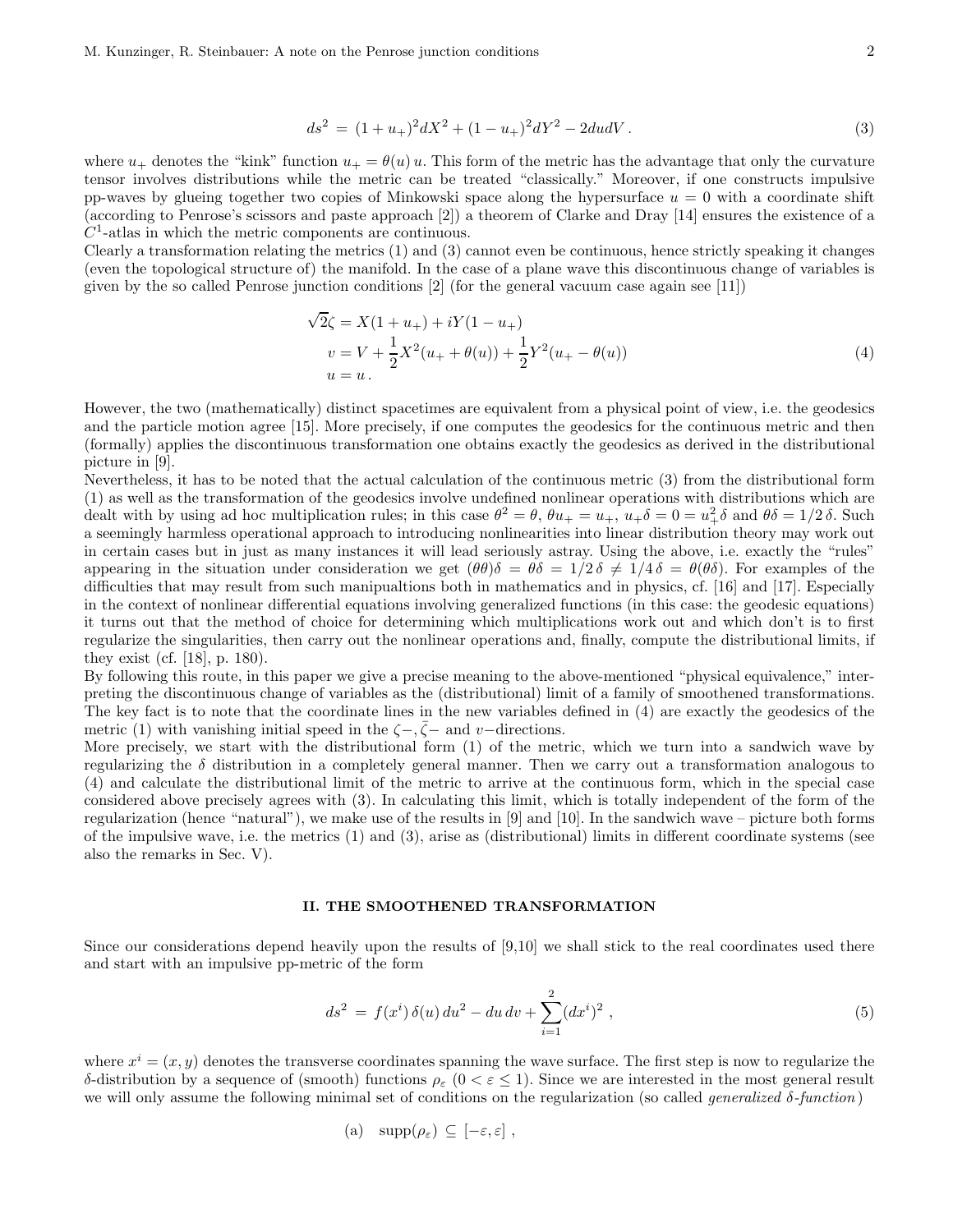(b) 
$$
\int \rho_{\varepsilon}(x) dx \to 1 \quad (\varepsilon \to 0)
$$
 and  
(c)  $\int |\rho_{\varepsilon}(x)| dx \le C$  for small  $\varepsilon$ . (6)

Note that condition (a) is choosen in order to avoid technicalities in the calculation of the distributional limits which, however, remain valid if (a) is replaced by

$$
(a') \qquad \supp(\rho_{\varepsilon}) \to \{0\} \quad (\varepsilon \to 0) \tag{7}
$$

Hence we are left with the following sequence of sandwich waves

$$
ds_{\varepsilon}^{2} = f(x^{i}) \rho_{\varepsilon}(u) du^{2} - du dv + \sum_{i=1}^{2} (dx^{i})^{2} . \tag{8}
$$

The corresponding geodesic equations are given by

$$
\ddot{x}_{\varepsilon}^{i}(u) = \frac{1}{2} \partial_{i} f(x_{\varepsilon}^{j}(u)) \rho_{\varepsilon}(u) \n\ddot{v}_{\varepsilon}(u) = f(x_{\varepsilon}^{j}(u)) \dot{\rho}_{\varepsilon}(u) + 2 \partial_{i} f(x_{\varepsilon}^{j}(u)) \dot{x}_{\varepsilon}^{i}(u) \rho_{\varepsilon}(u),
$$
\n(9)

where we have used  $u$  as an affine parameter. Since we are only interested in geodesics with the special initial conditions  $x_{\varepsilon}^i(-1) = x_0^i$ ,  $v_{\varepsilon}(-1) = v_0$  and  $\dot{x}_{\varepsilon}^i(-1) = 0 = \dot{v}_{\varepsilon}(-1)$ , we adopt the notation  $x_{\varepsilon}^i(x_0^i, u)$  and  $v_{\varepsilon}(v_0, x_0^i, u)$  for these geodesics with vanishing initial speed. They obey the following (implicit) set of equations

$$
x_{\varepsilon}^{i}(x_{0}^{i}, u) = x_{0}^{i} + \frac{1}{2} \int_{-\varepsilon}^{u} \int_{-\varepsilon}^{s} \partial_{i} f(x_{\varepsilon}^{j}(x_{0}^{k}, r)) \rho_{\varepsilon}(r) dr ds
$$
  

$$
v_{\varepsilon}(v_{0}, x_{0}^{i}, u) = v_{0} + \int_{-\varepsilon}^{u} f(x_{\varepsilon}^{j}(x_{0}^{k}, s)) \rho_{\varepsilon}(s) ds + \int_{-\varepsilon}^{u} \int_{-\varepsilon}^{s} \partial_{i} f(x_{\varepsilon}^{j}(x_{0}^{k}, r)) \dot{x}_{\varepsilon}^{i}(x_{0}^{k}, r) \rho_{\varepsilon}(r) dr ds
$$
\n(10)

In [10] it was shown that these equations are uniquely solvable (even) within the framework of Colombeau's algebras of generalized functions [18–20], which provide a suitable setting for singular differential equations. Moreover the unique solution possesses the following distributional limit, *independent of the concrete shape of the regularization* 

$$
x_{\varepsilon}^{i}(x_{0}^{j}, u) \to x_{0}^{i} + \frac{1}{2} \partial_{i} f(x_{0}^{j}) u_{+}
$$
  

$$
v_{\varepsilon}(v_{0}, x_{0}^{j}, u) \to v_{0} + f(x_{0}^{j}) \theta(u) + \frac{1}{4} \partial_{i} f(x_{0}^{j}) \partial^{i} f(x_{0}^{j}) u_{+}.
$$
 (11)

Let us now consider the transformation  $T_{\varepsilon}$  :  $(u, v, x^i) \to (u, V, X^i)$  (where  $X^i = (X, Y)$ ) given implicitly by (10) and depending on the regularization parameter  $\varepsilon$  according to

$$
x^{i} = x_{\varepsilon}^{i}(X^{j}, u)
$$
  
\n
$$
v = v_{\varepsilon}(V, X^{j}, u)
$$
\n(12)

which is precisely analogous (and in the limit  $\varepsilon \to 0$  and the special case of a plane wave actually reduces) to (4). We claim that  $T_{\varepsilon}$  yields a coordinate transformation such that the new coordinates  $(u, V, X, Y)$  are constant along the geodesics given by (10). While the latter property follows directly from the construction, we still have to verify that  $T_{\varepsilon}$  is a diffeomorphism in a spacetime region containing the shock-hypersurface  $u = 0$ . To establish this property we employ a global univalence theorem by Gale and Nikaido ([21], Thm. 4) stating that any differentiable  $F : \Omega \to \mathbb{R}^n$ , where  $\Omega$  is a closed rectangular region in  $\mathbb{R}^n$  is univalent (injective) if all principal minors of its Jacobian  $J(x)$  are positive. Since

$$
\frac{\partial(u, x^1, x^2, v)}{\partial(u, X^1, X^2, V)} = \begin{vmatrix} \frac{1}{\partial x_\xi} & \frac{1}{\partial x_\xi} & 0 & 0\\ \frac{\partial x_\xi}{\partial u} & \frac{\partial x_\xi}{\partial X^1} & \frac{\partial x_\xi}{\partial X^2} & 0\\ \frac{\partial x_\xi}{\partial u} & \frac{\partial x_\xi}{\partial X^1} & \frac{\partial x_\xi}{\partial X^2} & 0\\ \frac{\partial v_\xi}{\partial u} & \frac{\partial v_\xi}{\partial X^1} & \frac{\partial v_\xi}{\partial X^2} & 1 \end{vmatrix}
$$
\n(13)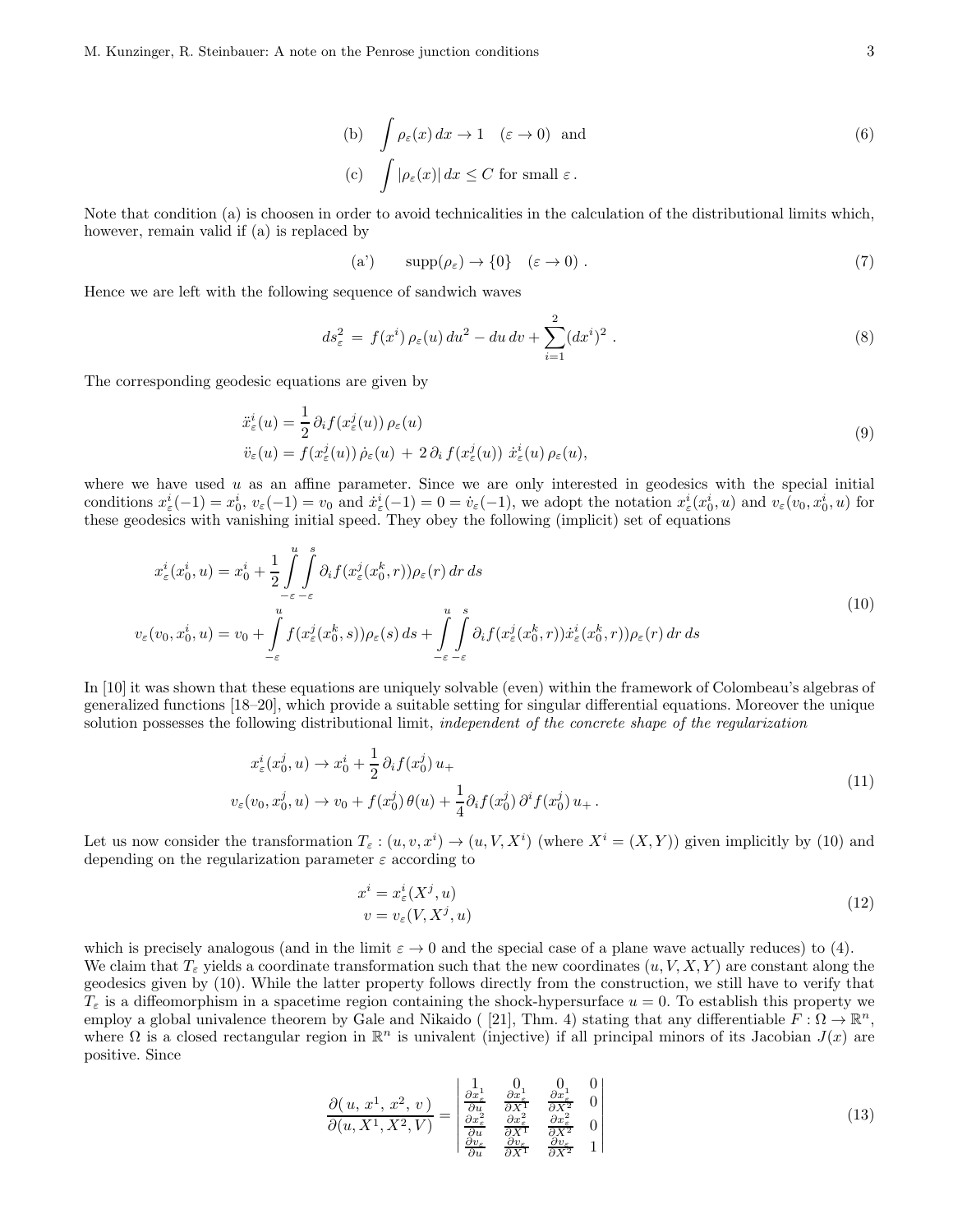we have to find estimates for

$$
\frac{\partial x_{\varepsilon}^{i}}{\partial X^{j}} = \delta_{j}^{i} + \frac{1}{2} \int_{-\varepsilon}^{u} \int_{-\varepsilon}^{s} (\partial_{m} \partial_{i} f)(x_{\varepsilon}^{k}(X^{l}, r)) \frac{\partial x_{\varepsilon}^{m}}{\partial X^{j}}(X^{l}, r) \rho_{\varepsilon}(r) dr ds.
$$
\n(14)

If  $X^l$  varies in a compact region K of  $\mathbb{R}^2$  and  $-1 \leq p \leq u < \infty$  it follows from a straightforward modification of the appendix of [9] that for small  $\varepsilon$  the terms  $x_{\varepsilon}^k(X^l, p)$  remain bounded, independently of  $X^l$ ,  $p$  and  $\varepsilon$ . Let  $g(u) := \sup\{\sum_{i=1}^2$  $\sum_{i=1}^{2} |\frac{\partial x_{\varepsilon}^{i}}{\partial X^{j}}(X^{k}, p)| : X^{k} \in K, -1 \leq p \leq u$ . Then (14) gives

$$
|g(u)| \leq C_1 + C_2 \int_{-\varepsilon}^{u} |g(s)| ds,
$$

so Gronwall's lemma implies the same boundedness property for  $\frac{\partial x_{\varepsilon}^i}{\partial X^j}$ . Using these estimates it follows from (14) that for small  $\varepsilon$  and for small  $u > 0$  (depending on  $\|\partial_i\partial_j f\|_{\infty}$  in a compact region and on C from (6c))  $\frac{\partial x^i_{\varepsilon}}{\partial X^j}$  will remain arbitrarily small (for  $i \neq j$ ) or arbitrarily close to 1 (for  $i = j$ ), respectively. Hence all principal minors of (13) are indeed positive in a suitable rectangular region (independent of  $\epsilon$ ) containing the shock hypersurface  $u = 0$  which establishes our claim. We note that this result in particular implies that for small  $\varepsilon$  the geodesics (10) do not cross in this region.

In the new coordinates  $(u, V, X, Y)$  the metric tensor takes the form

$$
ds_{\varepsilon}^{2} = -du dV + (2 \sum_{i=1}^{2} (\dot{x}_{\varepsilon}^{i} \partial_{j} x_{\varepsilon}^{i}) - \partial_{j} v_{\varepsilon}) du dX^{j} + \sum_{i=1}^{2} (\partial_{j} x_{\varepsilon}^{i} dX^{j})^{2}, \qquad (15)
$$

where  $\dot{\ }$  and  $\partial_i$  denote derivatives with respect to u and  $X^i$  respectively and we have omitted the straightforward computation showing that  $g_{uu} = 0$ .

## III. DISTRIBUTIONAL LIMIT

Our next task is to compute the distributional limit of the metric (15) as  $\varepsilon \to 0$ . To reduce the notational complexity we are going to suppress the explicit dependence of test functions on the variables  $X^i$  and V, i.e. we will write  $\varphi(u)$  for  $\varphi \in \mathcal{D}(\mathbb{R}^4)$  and will simply drop the integrations with respect to  $X^i$  and V. This abuse of notation is admissible due to the uniform boundedness properties (in  $X^i$  and V) established above and serves to reduce the number of integrals in the sequel by 3. We start out with the coefficient

$$
g_{uX} = \sum_{i=1}^{2} \left( \int_{-\varepsilon}^{u} \partial_i f(x_{\varepsilon}^i(X^k, s)) \rho_{\varepsilon}(s) ds \partial_1(X^i + \frac{1}{2} \int_{-\varepsilon}^{u} \int_{-\varepsilon}^{s} \partial_i f(x_{\varepsilon}^j(X^k, r) \rho_{\varepsilon}(r) dr ds) \right) - \partial_1 (V + \int_{-\varepsilon}^{u} f(x_{\varepsilon}^j(X^k, r)) \rho_{\varepsilon} dr + \int_{-\varepsilon}^{u} \int_{-\varepsilon}^{s} \partial_i f(x_{\varepsilon}^j(X^k, r) \dot{x}_{\varepsilon}^l(X^j, r) \rho_{\varepsilon}(r) dr ds)
$$
\n(16)

The first term of this expression can be written as

$$
\sum_{i=1}^{2} (\delta_i^1 \int_{-\epsilon}^u \partial_i f(x_{\epsilon}^j(X^k, s)) \rho_{\epsilon}(r) dr + \underbrace{\frac{1}{2} \int_{-\epsilon}^u \partial_i f(x_{\epsilon}^j(X^k, r)) \rho_{\epsilon}(r) dr}_{\text{max}} \underbrace{\partial_i^1 \int_{-\epsilon}^u \partial_i f(x_{\epsilon}^j(X^k, r) \rho_{\epsilon}(r) dr ds}_{\text{max}})
$$

For any test function  $\varphi$  we have

$$
\langle 2A, \varphi \rangle = \int_{-\varepsilon}^{\infty} \varphi(u) \int_{-\varepsilon}^{u} \partial_{i} f(x_{\varepsilon}^{j}(X^{k}, r)) \rho_{\varepsilon}(r) dr \, \partial_{1} \int_{-\varepsilon}^{u} \int_{-\varepsilon}^{s} \partial_{i} f(x_{\varepsilon}^{j}(X^{k}, r) \rho_{\varepsilon}(r) dr ds du
$$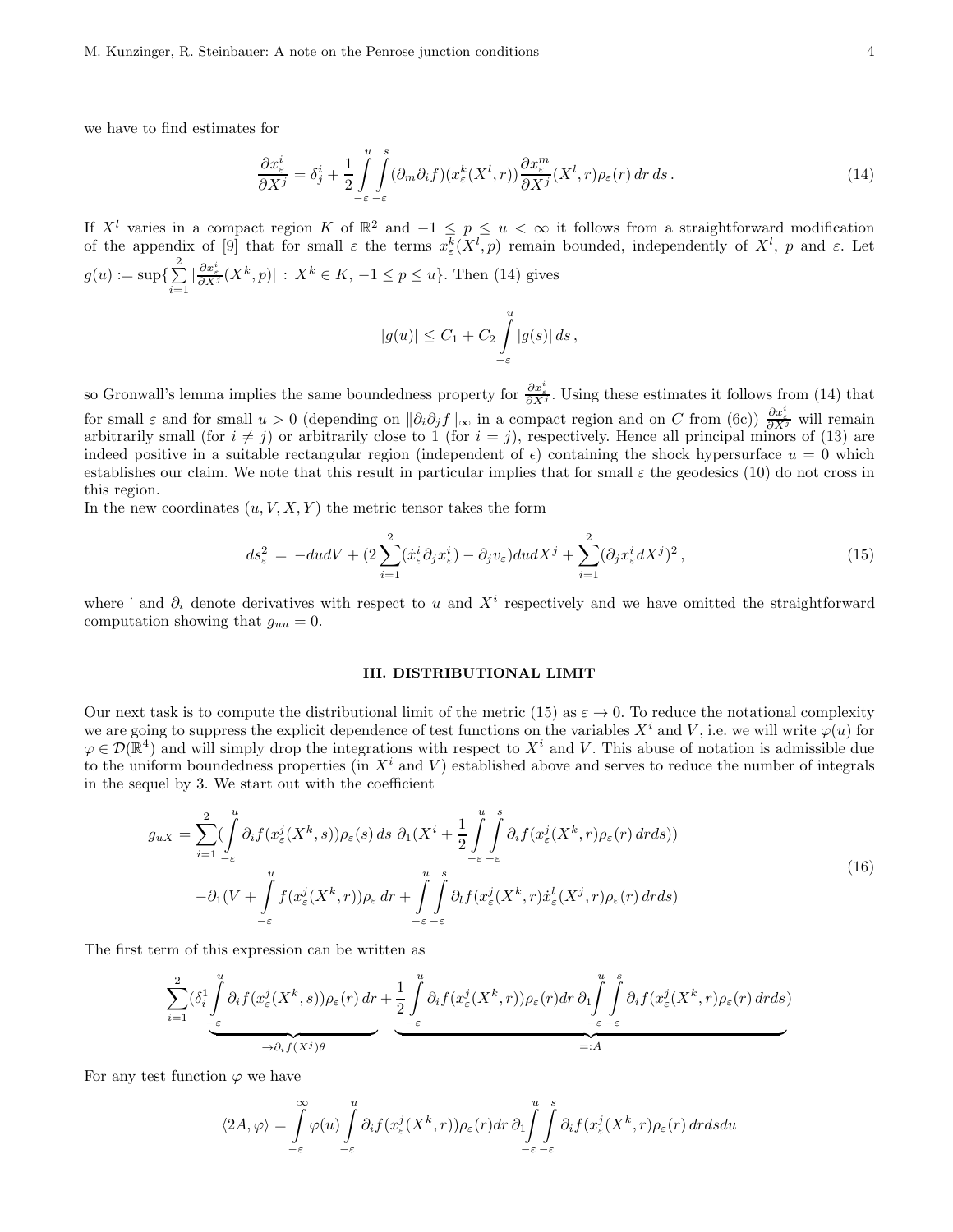Splitting this integral into a sum of the form

$$
\int_{-\varepsilon}^{\varepsilon} \dots \int_{-\varepsilon}^{u} \dots \int_{-\varepsilon}^{u} \int_{-\varepsilon}^{s} \dots + \int_{\varepsilon}^{\infty} \dots \int_{-\varepsilon}^{u} \dots \int_{-\varepsilon}^{\varepsilon} \int_{-\varepsilon}^{s} \dots + \int_{\varepsilon}^{\infty} \dots \int_{-\varepsilon}^{u} \dots \int_{\varepsilon}^{u} \int_{-\varepsilon}^{s} \dots \tag{17}
$$

the boundedness arguments following (14) imply that the first two summands converge to 0. Also, by (11) in [9] and by (10) we obtain

$$
\lim_{\varepsilon \to 0} \sup_{|r| < \varepsilon} |\partial_i (f(x_\varepsilon^j(X^k, r))) - \partial_i f(X^k)| = 0 \tag{18}
$$

uniformly for  $X^k$  in compact sets. For later use we note that by the same reasoning also

$$
\lim_{\varepsilon \to 0} \sup_{|r| < \varepsilon} |\partial_i(\partial_j f(x_\varepsilon^j(X^k, r))) - \partial_{ij} f(X^k)| = 0 \tag{19}
$$

uniformly for  $X^k$  in compact sets. Hence by a direct estimation the limit of the remaining term is  $\langle \partial_i f(X^j) \partial_1 \partial_i f(X^j) u_+, \varphi \rangle$ , so the distributional limit of the first term in (16) is  $\partial_1 f(X^j) \theta + \frac{1}{2} \sum_{j=1}^2$  $\sum_{i=1} \partial_i f(X^j) \partial_i \partial_1 f(X^j) u_+.$ Turning now to the second term in (16) we obtain from (18) and (6b):

$$
\partial_1 \int\limits_{-\varepsilon}^u f(x_\varepsilon^j(X^k, r)) \rho_\varepsilon(r) \, dr \to \partial_1 f(X^j) \theta.
$$

Inserting (10) it remains to calculate the distributional limit of

$$
\frac{1}{2} \int_{-\varepsilon}^{u} \int_{-\varepsilon}^{s} \partial_1(\partial_i f(x^j_{\varepsilon}(X^k, r)) \rho_{\varepsilon}(r) \int_{-\varepsilon}^{r} \partial_i f(x^j_{\varepsilon}(X^k, q) \rho_{\varepsilon}(q) dq dr ds \n+ \frac{1}{2} \int_{-\varepsilon}^{u} \int_{-\varepsilon}^{s} \partial_i f(x^j_{\varepsilon}(X^k, r) \rho_{\varepsilon}(r) \int_{-\varepsilon}^{r} \partial_1(\partial_i f(x^j_{\varepsilon}(X^k, q)) \rho_{\varepsilon}(q) dq dr ds .
$$
\n(20)

A splitting scheme as in (17) for both these terms, (18) and the fact that

$$
\int_{\varepsilon}^{u} \int_{-\varepsilon}^{s} \rho_{\varepsilon}(r) \int_{-\varepsilon}^{r} \rho_{\varepsilon}(q) dq dr ds \to \frac{1}{2} u_{+}
$$

imply that each summand in (20) converges distributionally to  $\frac{1}{4}\partial_i f(X^j)\partial_{1i} f(X^j)u_+$ . An analogous argument holds for  $g_{uY}$ . Summing up, we obtain

$$
g_{uX} \xrightarrow{\mathcal{D}'} 0
$$
 and  $g_{uY} \xrightarrow{\mathcal{D}'} 0$  for  $\varepsilon \to 0$ . (21)

If we write

$$
g_{XX} = \sum_{i=1}^{2} (\partial_1 (X^i + \frac{1}{2} \int \limits_{-\varepsilon}^u \int \limits_{-\varepsilon}^s \partial_i f(x^j_{\varepsilon}(X^k, r)) \rho_{\varepsilon}(r) dr ds))^2 =: \sum_{i=1}^{2} R_i
$$
\n
$$
(22)
$$

then

$$
R_i = \delta_i^1 + \underbrace{\int_{-\varepsilon}^u \int_{-\varepsilon}^s \partial_1(\partial_1 f(x^j_\varepsilon(X^k, r))) \rho_\varepsilon(r) \, dr \, ds}_{\text{at } \to \partial_{11} f(X^j) u_+} + \underbrace{\frac{1}{4} (\int_{-\varepsilon}^u \int_{-\varepsilon}^s \partial_1(\partial_i f(x^j_\varepsilon(X^k, r))) \rho_\varepsilon(r) \, dr \, ds)^2}_{=:B}
$$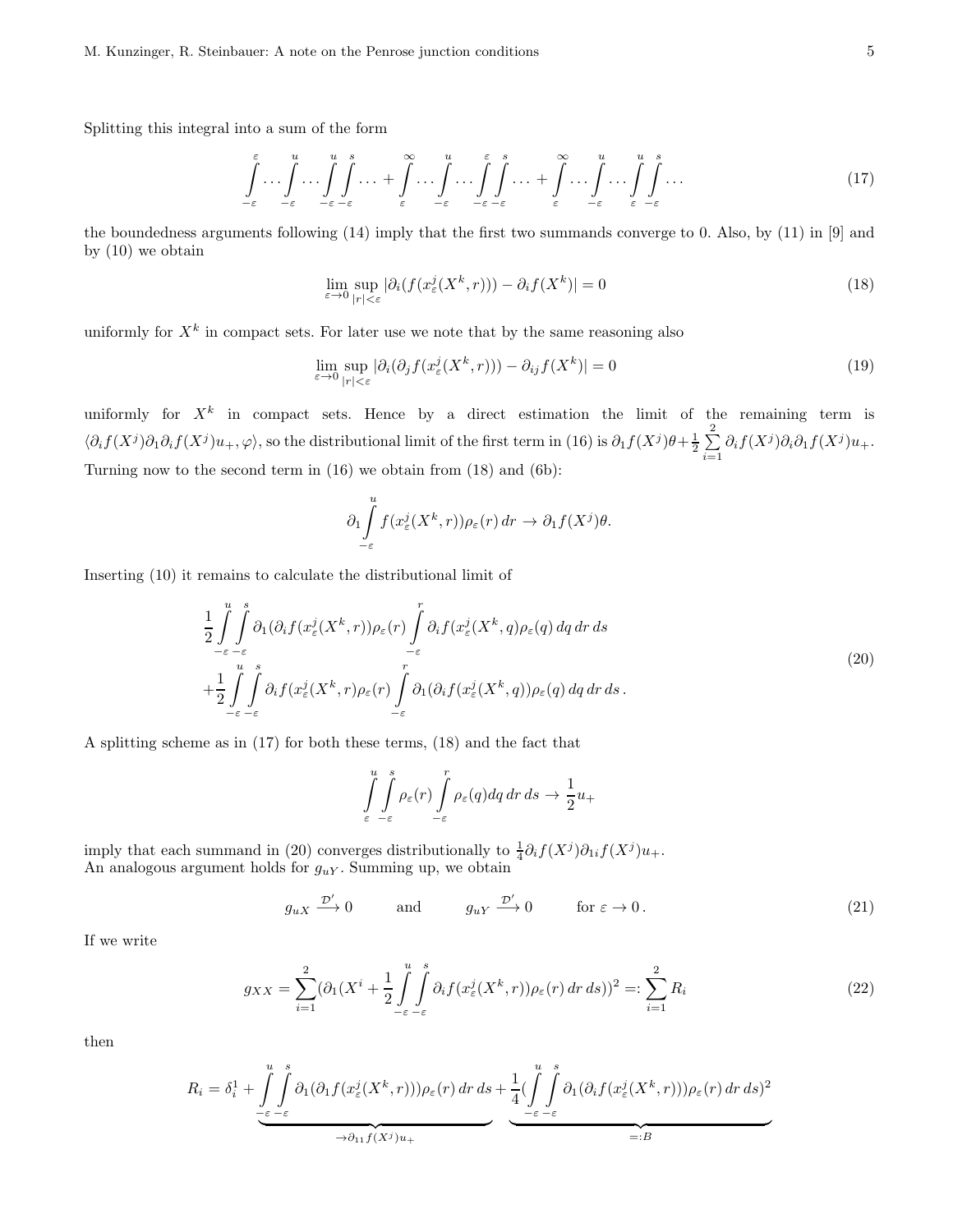and by a similar argument as above it follows that the distributional limit of the derivative  $\partial_u B$  is  $\frac{1}{2}(\partial_1 \partial_i f(X^j))^2 u_+$ . Since taking primitives (i.e. convoluting with  $\theta$ ) is separately continuous on the convolution algebra of distributions supported in an acute cone and since taking tensor products of distributions is separately continuous as well we get

$$
R_i \to \delta_i^1 + \partial_{11} f(X^j) u_+ + \frac{1}{2} (\partial_1 \partial_i f(X^j))^2 \frac{u_+^2}{2}.
$$

Thus

$$
g_{XX} \xrightarrow{\mathcal{D}'} (1 + \frac{1}{2}\partial_{11}f(X^j)u_+)^2 + \frac{1}{4}(\partial_{12}f(X^j))^2u_+^2
$$
\n(23)

$$
g_{YY} \xrightarrow{\mathcal{D}'} (1 + \frac{1}{2} \partial_{22} f(X^j) u_+)^2 + \frac{1}{4} (\partial_{12} f(X^j))^2 u_+^2
$$
\n(24)

Finally, we turn to  $g_{XY} = 2 \sum_{ }^{2}$  $\sum_{i=1}^{2} (\partial_1 x_{\varepsilon}^i(X^j))(\partial_2 x_{\varepsilon}^i(X^j)) =: 2 \sum_{i=1}^{2}$  $\sum_{i=1} S_i$ . Inserting from (10) we have

$$
S_i = \frac{1}{2} \int_{-\epsilon}^{u} \int_{-\epsilon}^{s} \partial_2(\partial_1 f(x_\varepsilon^j(X^k, r))) \rho_\varepsilon(r) dr ds + \frac{1}{2} \int_{-\epsilon}^{u} \int_{-\epsilon}^{s} \partial_1(\partial_2 f(x_\varepsilon^j(X^k, r))) \rho_\varepsilon(r) dr ds + \frac{1}{4} \int_{-\epsilon}^{u} \int_{-\epsilon}^{s} \partial_2(\partial_i f(x_\varepsilon^j(X^k, r))) \rho_\varepsilon(r) dr ds + \frac{1}{4} \int_{-\epsilon}^{u} \int_{-\epsilon}^{s} \partial_2(\partial_i f(x_\varepsilon^j(X^k, r))) \rho_\varepsilon(r) dr ds + \frac{1}{4} \int_{-\epsilon}^{u} \int_{-\epsilon}^{s} \partial_2(\partial_i f(x_\varepsilon^j(X^k, r))) \rho_\varepsilon(r) dr ds + \frac{1}{4} \int_{-\epsilon}^{u} \int_{-\epsilon}^{s} \partial_2(\partial_i f(x_\varepsilon^j(X^k, r))) \rho_\varepsilon(r) dr ds + \frac{1}{4} \int_{-\epsilon}^{u} \int_{-\epsilon}^{s} \rho_\varepsilon(r) dr ds + \frac{1}{4} \int_{-\epsilon}^{u} \int_{-\epsilon}^{s} \rho_\varepsilon(r) dr ds + \frac{1}{4} \int_{-\epsilon}^{u} \int_{-\epsilon}^{s} \rho_\varepsilon(r) dr ds + \frac{1}{4} \int_{-\epsilon}^{u} \int_{-\epsilon}^{s} \rho_\varepsilon(r) dr ds + \frac{1}{4} \int_{-\epsilon}^{u} \int_{-\epsilon}^{s} \rho_\varepsilon(r) dr ds + \frac{1}{4} \int_{-\epsilon}^{u} \int_{-\epsilon}^{s} \rho_\varepsilon(r) dr ds + \frac{1}{4} \int_{-\epsilon}^{u} \int_{-\epsilon}^{s} \rho_\varepsilon(r) dr ds + \frac{1}{4} \int_{-\epsilon}^{u} \int_{-\epsilon}^{s} \rho_\varepsilon(r) dr ds + \frac{1}{4} \int_{-\epsilon}^{u} \int_{-\epsilon}^{s} \rho_\varepsilon(r) dr ds + \frac{1}{4} \int_{-\epsilon}^{u} \int_{-\epsilon}^{s} \rho_\varepsilon(r) dr ds + \frac{1}{4} \int_{-\epsilon}^{u} \int_{-\epsilon}^{s} \rho_\varepsilon(r) dr ds + \frac{1}{4} \int_{-\epsilon}^{u}
$$

We claim that

$$
D \to \partial_{1i} f(X^j) \partial_{2i} f(X^j) u^2_+.
$$
\n<sup>(25)</sup>

To establish this, let  $\varphi \in \mathcal{D}$  and consider

$$
\langle D, \varphi \rangle - \partial_{1i} f(X^{j}) \partial_{2i} f(X^{j}) \int_{0}^{\infty} u^{2} \varphi(u) du = \int_{-\varepsilon}^{\infty} \left( \int_{-\varepsilon}^{u} \int_{-\varepsilon}^{s} \partial_{1} (\partial_{i} f(x_{\varepsilon}^{j}(X^{k}, r))) \rho_{\varepsilon}(r) dr ds \right)
$$

$$
\left( \int_{-\varepsilon}^{u} \int_{-\varepsilon}^{s} \partial_{2} (\partial_{i} f(x_{\varepsilon}^{j}(X^{k}, r))) \rho_{\varepsilon}(r) dr ds \right) \varphi(u) du - \int_{0}^{\infty} \partial_{1i} f(X^{j}) \partial_{2i} f(X^{j}) u^{2} \varphi(u) du
$$

In order to show that this goes to 0, by a splitting similar to (17) and by the boundedness properties already established it suffices to prove

$$
\int_{\varepsilon}^{\infty} \left( \int_{\varepsilon}^{u} \int_{-\varepsilon}^{s} \partial_1(\partial_i f(x^j_{\varepsilon}(X^k, r))) \rho_{\varepsilon}(r) dr ds \right) \left( \int_{\varepsilon}^{u} \int_{-\varepsilon}^{s} \partial_2(\partial_i f(x^j_{\varepsilon}(X^k, r))) \rho_{\varepsilon}(r) dr ds \right) \varphi(u) du - \int_{\varepsilon}^{\infty} \partial_{1i} f(X^j) \partial_{2i} f(X^j) u^2 \varphi(u) du \to 0,
$$

which in turn is a consequence of (19) and (6). Therefore,

$$
g_{XY} \xrightarrow{\mathcal{D}'} \frac{1}{2} u_+^2 \left( \partial_{11} f(X^j) \partial_{21} f(X^j) + \partial_{12} f(X^j) \partial_{22} f(X^j) \right) + 2u_+ \partial_{12} f(X^j) \tag{26}
$$

From (21), (23), (24) and (26) we obtain the distributional limit of the regularized metric in the form

$$
ds_{\varepsilon}^{2} \xrightarrow{\mathcal{D}'} -dudV + (1 + \frac{1}{2}\partial_{11}f(X^{j})u_{+})^{2}dX^{2} + (1 + \frac{1}{2}\partial_{22}f(X^{j})u_{+})^{2}dY^{2} + + \frac{1}{2}\partial_{12}f(X^{j})\triangle f(X^{j})u_{+}^{2}dXdY + 2u_{+}\partial_{12}f(X^{j})dXdY + + \frac{1}{4}(\partial_{12}f(X^{j}))^{2}u_{+}^{2}(dX^{2} + dY^{2}).
$$
\n(27)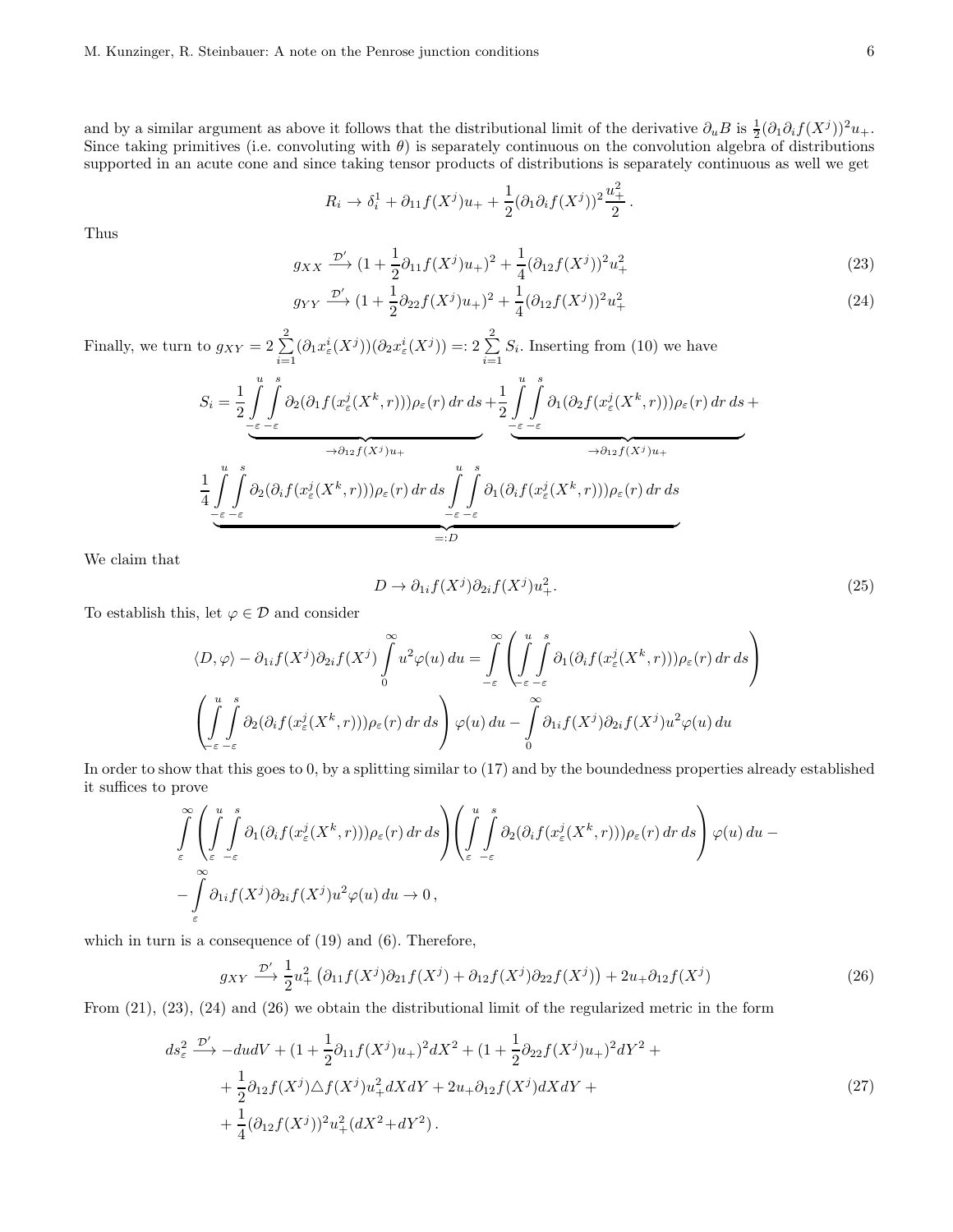Let us sum up the main result of this section in the following diagram

$$
ds^{2} = f(x^{i})\delta(u)du^{2} - dudv + \sum(dx^{i})^{2}
$$
\n
$$
ds_{\varepsilon}^{2} = f(x^{i})\rho_{\varepsilon}(u)du^{2} - dudv + \sum(dx^{i})^{2}
$$
\n
$$
ds_{\varepsilon}^{2} = f(x^{i})\rho_{\varepsilon}(u)du^{2} - dudv + \sum(dx^{i})^{2}
$$
\n
$$
T_{\varepsilon}
$$
\n
$$
T_{\varepsilon}
$$
\n
$$
D' - \text{limit}
$$
\n
$$
ds_{\varepsilon}^{2} = -dudV + (2\sum_{i=1}^{2} (\dot{x}_{\varepsilon}^{i}\partial_{j}x_{\varepsilon}^{i}) - \partial_{j}v_{\varepsilon})dudX^{j} + \sum_{i=1}^{2} (\partial_{j}x_{\varepsilon}^{i}dX^{j})^{2}
$$

The left hand arrow in the above diagram represents the pullback of the distributional metric (5) under the discontinuous coordinate change (see (11))

$$
xi = Xi + \frac{1}{2}\partial_i f(Xj)u_+
$$
  
\n
$$
v = V + f(Xj)\theta(u) + \frac{1}{4}\partial_i f(Xj)\partial^i f(Xj)u_+.
$$
\n(28)

Note that (28) is the generalization of the Penrose junction conditions (4) to the case of an arbitrary wave profile  $f$  (cf. (16) in [13]). Although undefined within Schwartz distribution theory, this transformation can be interpreted consistently as the composition of a regularization procedure, a smooth transformation of the regularized metric and a distributional limit. It is precisely in this sense that the pullback is given by the right hand side of (27) or for short

$$
ds^{2} = -du dV + \left(\delta_{ij} + \frac{1}{2}u_{+}\partial_{ij}f\right)\left(\delta_{k}^{j} + \frac{1}{2}u_{+}\partial_{k}^{j}f\right)dX^{i}dX^{k}
$$
\n
$$
\tag{29}
$$

For the special case of an impulsive plane wave  $f(x, y) = x^2 - y^2$  this exactly reduces to (3) and in the general vacuum case it is equivalent to  $(2)$  in [11]. Also, we note that  $(29)$  appeared first as  $(17)$  in [13]. The regularization procedure employed above justifies a posteriori the derivation of (29) by using formal multiplication rules for distributions (cf. the remarks following (4)).

#### IV. GENERALIZED COORDINATE TRANSFORMATIONS

In this section we are going to give a precise meaning to the left hand arrow in the above diagram in terms of Colombeau's generalized functions. In order to facilitate the following argument we are going to work in the so called 'simplified' algebra (cf. [10] for a treatment of impulsive pp-waves in the full Colombeau algebra). We note, however, that the considerations to follow retain their validity in the 'full' setting as well. Let  $\Omega$  be an open subset of  $\mathbb{R}^n$ . With  $\mathcal{E}(\Omega;\mathbb{R}^n) = (\mathcal{C}^{\infty}(\Omega;\mathbb{R}^n))^{(0,\infty)}$  set

$$
\mathcal{E}_M(\Omega; \mathbb{R}^n) := \{ (u_{\varepsilon})_{\varepsilon} \in \mathcal{E}(\Omega; \mathbb{R}^n) : \forall K \subset\subset \Omega, \forall m \in \mathbb{N}_0 \exists p \in \mathbb{N} :
$$

$$
\sup_{x \in K} ||D^{(m)}u_{\varepsilon}(x)|| = O(\varepsilon^{-p}) (\varepsilon \to 0) \}
$$

$$
\mathcal{N}(\Omega; \mathbb{R}^n) := \{ (u_{\varepsilon})_{\varepsilon} \in \mathcal{E}(\Omega; \mathbb{R}^n) : \forall K \subset\subset \Omega, \forall m \in \mathbb{N}_0 \ \forall q \in \mathbb{N} :
$$

$$
\sup_{x \in K} ||D^{(m)}u_{\varepsilon}(x)|| = O(\varepsilon^q) (\varepsilon \to 0) \}
$$

where  $D^{(m)}$  denotes the m-th derivative and  $\| \cdot \|$  is any norm on  $\mathcal{L}((\mathbb{R}^n)^m; \mathbb{R}^n)$ . Then the simplified Colombeau algebra  $\mathcal{G}(\Omega;\mathbb{R}^n)$  is defined as the differential factor algebra  $\mathcal{E}_M(\Omega;\mathbb{R}^n)/\mathcal{N}(\Omega;\mathbb{R}^n)$  (see [18-20]).

Now let  $\Omega$ ,  $\Omega'$  be open subsets of  $\mathbb{R}^4$  whose u-projection contain the interval  $[-1, 0]$ . It is a straightforward consequence of Theorem 1 in [10] and the remarks following (14) that  $(T_{\varepsilon})_{\varepsilon}$  and  $(T_{\varepsilon}^{-1})_{\varepsilon}$  (if defined on  $\Omega'$ ) are elements of  $\mathcal{E}_M(\Omega;\mathbb{R}^4)$ and  $\mathcal{E}_M(\Omega'; \mathbb{R}^4)$ , respectively. Let us denote their classes in  $\mathcal{G}(\Omega; \mathbb{R}^4)$  (resp.  $\mathcal{G}(\Omega'; \mathbb{R}^4)$ ) by T and S. We claim that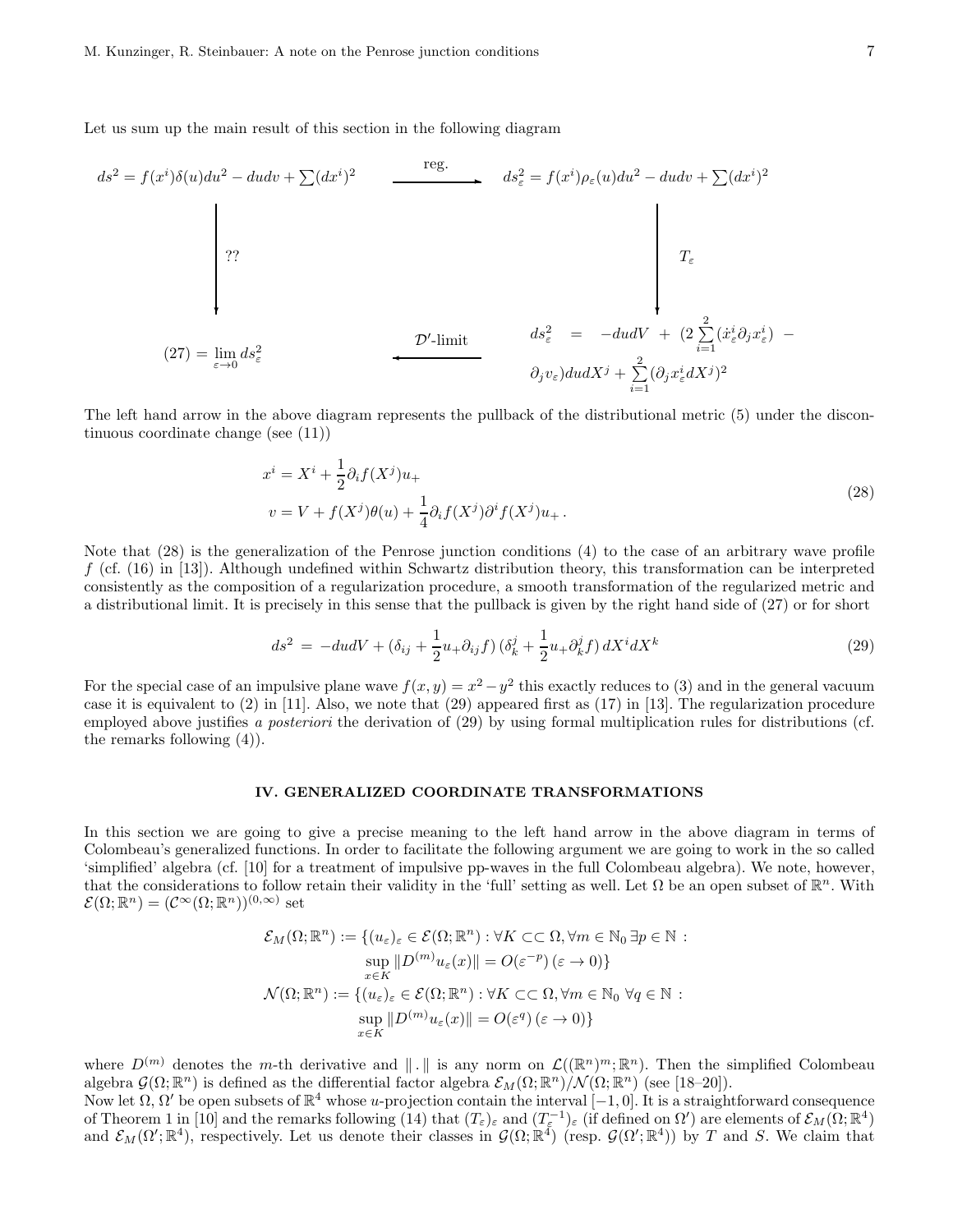for a suitable choice of  $\Omega$ ,  $\Omega'$ , S is the inverse in G of T, which will justify viewing T as a generalized coordinate transformation.

Although composition of Colombeau generalized functions (through componentwise insertion of representatives) is not always well defined, a sufficient condition for this operation to yield a unique Colombeau function was given in [20], 7.3.1 and 7.4.1, to wit: Let  $U \in \mathcal{G}(\Omega'; \mathbb{R}^n)$ ,  $V \in \mathcal{G}(\Omega; \mathbb{R}^n)$ , then  $U \circ V := [(U_{\varepsilon} \circ V_{\varepsilon})_{\varepsilon}]$  is a well defined element of  $\mathcal{G}(\Omega;\mathbb{R}^n)$  if there exists a representative  $(U_{\varepsilon})_{\varepsilon}$  of U such that

$$
\forall K \subset\subset \Omega \,\exists K' \subset\subset \Omega' \,\exists \eta > 0 \text{ s.t. } U_{\varepsilon}(K) \subseteq K' \,\forall \varepsilon < \eta \,. \tag{30}
$$

It follows immediately from the remarks following (14) that S satisfies (30). Concerning T, suppose that  $(u, v, x, y)$ varies in some  $K \subset\subset \Omega$  and set  $(u, V_{\varepsilon}, X_{\varepsilon}, Y_{\varepsilon}) = T_{\varepsilon}(u, v, x, y)$ . Then

$$
x^i=x^i_\varepsilon(X^j_\varepsilon,u)=X^i_\varepsilon+\frac{1}{2}\int\limits_{-\varepsilon}^u\int\limits_{-\varepsilon}^s\partial_if(x^j_\varepsilon(X^k_\varepsilon,r))\rho_\varepsilon(r)\,dr\,ds\,.
$$

Since the left hand side and the argument of  $\partial_i f$  in this equation are bounded by assumption,  $X_\varepsilon^i$  remains in some compact region L in  $\mathbb{R}^2$ . We already know that on any such set L (times some compact u-interval)  $\dot{x}^i_{\varepsilon}$  is uniformly bounded. Inserting this into

$$
V_{\varepsilon} = v_{\varepsilon}(V_{\varepsilon}, X_{\varepsilon}^{i}, u) - \int\limits_{-\varepsilon}^{u} f(x_{\varepsilon}^{j}(X_{\varepsilon}^{k}, s)) \rho_{\varepsilon}(s) ds - \int\limits_{-\varepsilon}^{u} \int\limits_{-\varepsilon}^{s} \partial_{i} f(x_{\varepsilon}^{j}(X_{\varepsilon}^{k}, r)) \dot{x}_{\varepsilon}^{i}(X_{\varepsilon}^{k}, r) \rho_{\varepsilon}(r) dr ds
$$

also establishes the desired boundedness property for  $V_{\varepsilon}$ . We conclude that S is indeed the G-inverse of T (for suitable regions  $Ω$ ,  $Ω'$ ). Therefore the left hand arrow in the above diagram, i.e. the (generalized) Penrose junction conditions (28) turn out to be the macroscopic aspect (or 'distributional shadow') of the (pullback under the) generalized coordinate transformation  $T$ .

#### V. CONCLUSIONS

In this work we have studied the discontinuous coordinate transformation relating the distributional with the continuous form of the impulsive pp-wave metric. It is indeed possible to interpret this change of coordinates as the (distributional) limit of a family of smooth transformations which we obtained by a general regularization proceedure. We emphasize the fact that our results are completely regularization independent even within the maximal class of regularizations of the Dirac-δ, hence "natural". Note also that we did not have to impose Einstein's equations throughout our analysis, hence our results apply to all pp-waves, i.e. even to the non-vacuum case.

Physically speaking our regularization approach consists in viewing the impulsive wave as a limiting case of a sandwich wave with an arbitrarily regularized wave profile. From this point of view the two forms of the impulsive metric arise as the (distributional) limits of the sandwich wave in different coordinate systems. It is a well known fact [22] that given a one-parameter family of spacetimes one may obtain different limits by introducing a suitable (parameter dependent) change of coordinates. This effect is mainly caused by a different identification of points in the manifold. More precisely, the transformation in the limit sends finite points to infinity, hence is unbounded. However, in our case the limit of the transformation, although discontinuous, remains bounded and the mentioned ambiguities do not arise. This is in fact not surprising since our change of coordinates is adjusted to the geometry of the spacetime which (in the sense of geodesic completeness) is nonsingular, allowing only for a finite jump of the geodesics.

Finally, the family of smoothened transformations constitutes a generalized coordinate transformation in the sense of Colombeau, whose macroscopic (i.e. distributional) aspect is precisely given by the (generalized) Penrose junction conditions (28).

These results put the formal calculations (using certain ad-hoc multiplication rules for distributions) on solid ground and set up a framework which allows to also *mathematically* identify the two "physically equivalent" descriptions of impulsive waves.

# ACKNOWLEDGEMENT

It's a pleasure for us to thank all the members of the DIANA research group (http://diana.mat.univie.ac.at/˜ diana) for providing such an inspiring working environment. We also thank H. Urbantke for his comments on the draft version